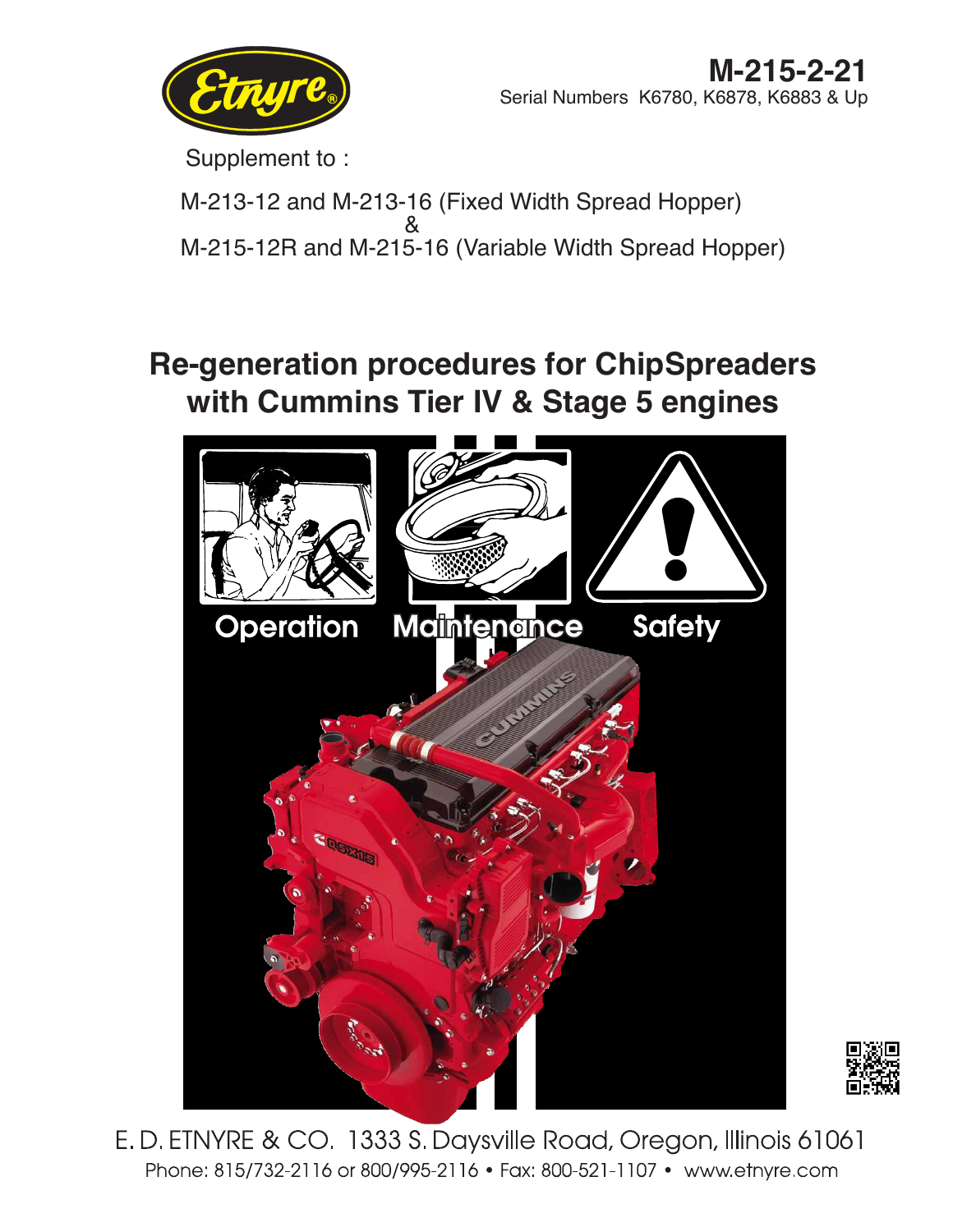# OPERATION **OPERATION**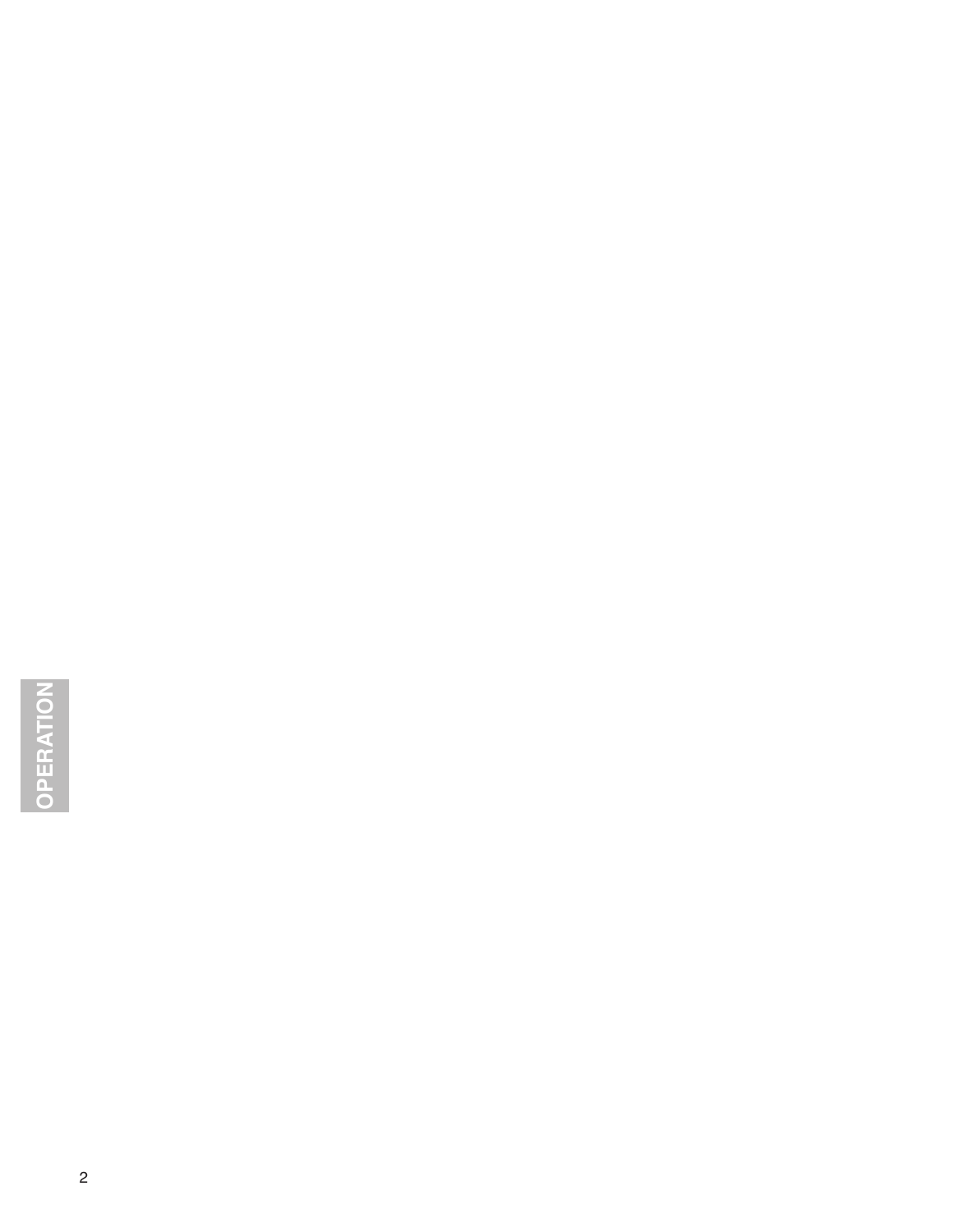# **Safety Precautions, Hazard Seriousness Level**

You will find safety information boxes throughout this manual. These boxes contain information alerting you to situations or actions to avoid.

Signal words (DANGER, WARNING and CAU-TION) are used to identify levels of hazard seriousness. Their selection is based on the likely consequence of human interaction with a hazard. Definitions of hazard levels are as follows.

**A DANGER** - Immediate hazards which **will** result in severe personal injury or death.

**A** WARNING - Hazards or unsafe practices which **could** result in severe personal injury or death.

**CAUTION - Hazards or unsafe practic**es which could result in minor personal injury or product or property damage.

# **CALIFORNIA**

Proposition 65 WARNING

Diesel engine exhaust and some of its constituents are known to the State of California to cause cancer, birth defects, and other reproductive harm.

Please note this warning and remember -

Always start and operate the engine in a well ventilated area;

If in an enclosed area, vent the exhaust to the outside;

Do not modify or tamper with the exhaust system.

# **A** WARNING

Do not use this machine for any operation which is not described in this manual.

If you have any questions about operation of this machine, contact the Etnyre Service Department at

1-800-995-2116 or 1-815-732-2116.

Operations that are not approved could cause serious injury or death.

# **A** WARNING

# **FLUOROELASTOMER HANDLING**

Some O-rings and seals used in this vehicle are made from fluoroelastomers. When used under design conditions, fluoroelastomers do not require special handling. However, when fluoroelastomers are heated to temperatures beyond their design temperature (around 600º Fahrenheit), decomposition may occur with the formation of hydrofluoric acid. Hydrofluoric acid can be extremely corrosive to human tissue if not handled properly.

A degraded seal may appear as a charred or black sticky mass, Do not touch either the seal or the surrounding equipment without wearing neoprene or PVC gloves if degradation is suspected. Wash parts and equipment with 10% lime water (calcium hydroxide solution) to neutralize any hydrofluoric acid.

If contact with the skin occurs, wash the affected areas immediately with water. Then rub a 2.5 calcium gluconate gel into the skin until there is no further irritation, while seeking prompt medical attention.

Note to Physicians: For advice or treatment of HF burns, call the DuPont Medical Emergency number, 1-800-441-3637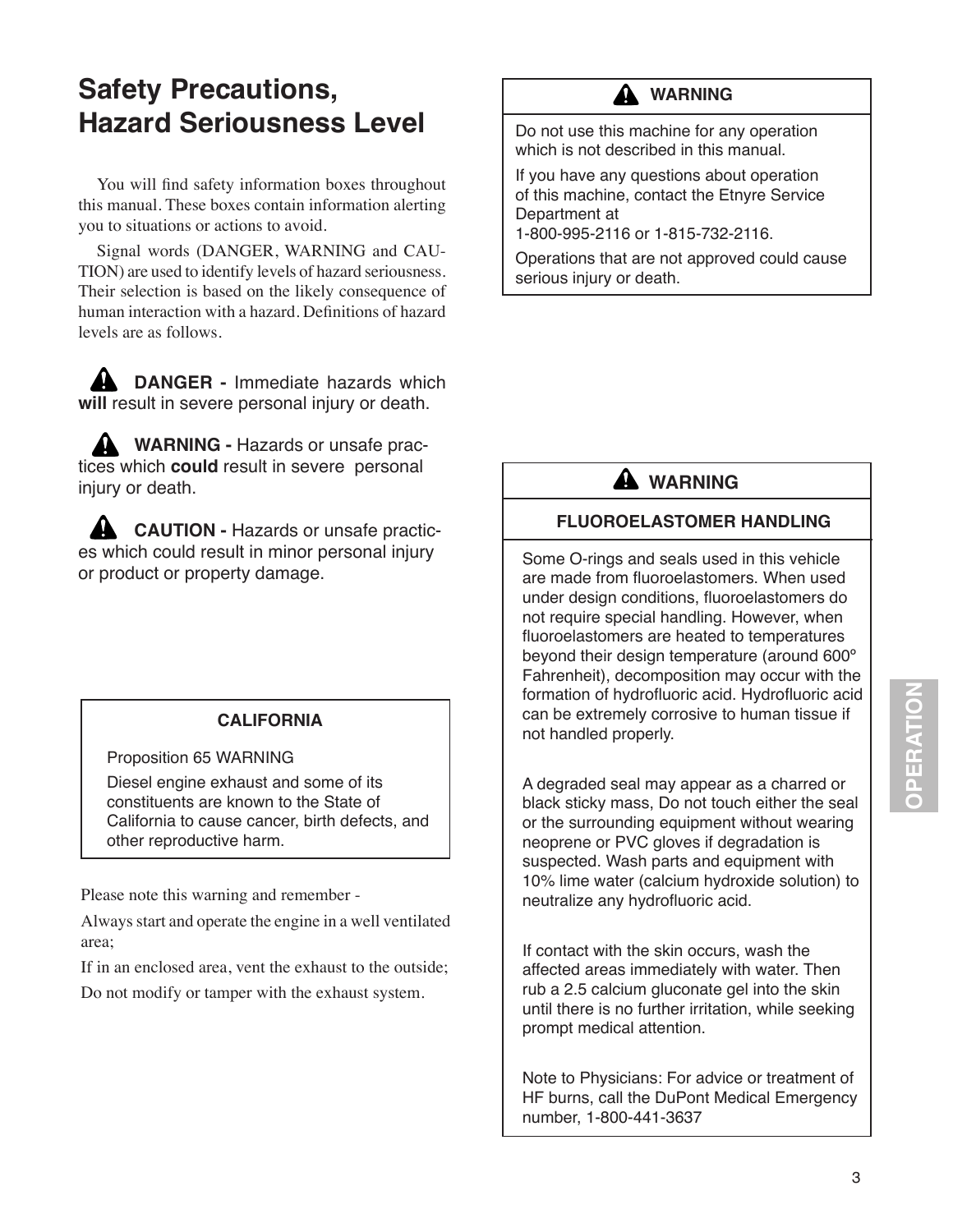# **INTRODUCTION**

Cummins Tier IV engines have a re-generation feature. There are two types of re-generation events. The first is called "Active SCR/Exhaust System Cleaning". This event happens automatically while the machine is in operation, and there is nothing that the operator needs to do. It is transparent and may not even be noticed while it is active.

The second type of event is a Manual or "Non Mission" Regeneration, and does require the operator to take action. This should happen very infrequently (a month or more in between). When this type of regeneration is required, the Engine Warning light will come on, and the Murphy Power View display will show an icon meaning a regeneraton is needed.



**Figure 1. "Regeneration Needed" Icon**

# **OPERATION**

# **PROCEDURES**

### **Active SCR/Exhaust System Cleaning**

For active SCR/exhaust system cleaning to occur, the ECM **must** determine that the aftertreatment timer or duty cycle-based algorithms have reached a specified limit. Once this limit is reached, the engine will alter its operation in order to create exhaust temperatures high enough to actively regenerate the aftertreatment system.

As mentioned, Active SCR/exhaust system cleaning is largely transparent to the equipment operator. The equipment operator may notice an increase in turbocharger noise during an active SCR/exhaust system cleaning event, and may notice that the high exhaust temperature lamp is illuminated.

## **Manual "Non Mission" Regeneration**

When the "Regeneration Needed" icon is displayed (Figure 1), the operator can either inhibit/delay the regeneration until a later time, or initiate the manual regeneration. Both of these commands are done using the Murphy Power View.

# **A** CAUTION

 Select an appropriate location to park the equipment.

 Choose a surface that will not burn or melt under high exhaust temperatures (such as clean concrete or gravel, not grass or asphalt).

 Make sure there are no items within 2 ft [0.6m] of the exhaust outlet.

# A WARNING

 Items that can burn, melt, or explode must be kept at least 5 ft [1.5 m] from the exhaust outlet (such as gasoline, paper, plastics, fabrics, compressed gas containers, hydraulic lines).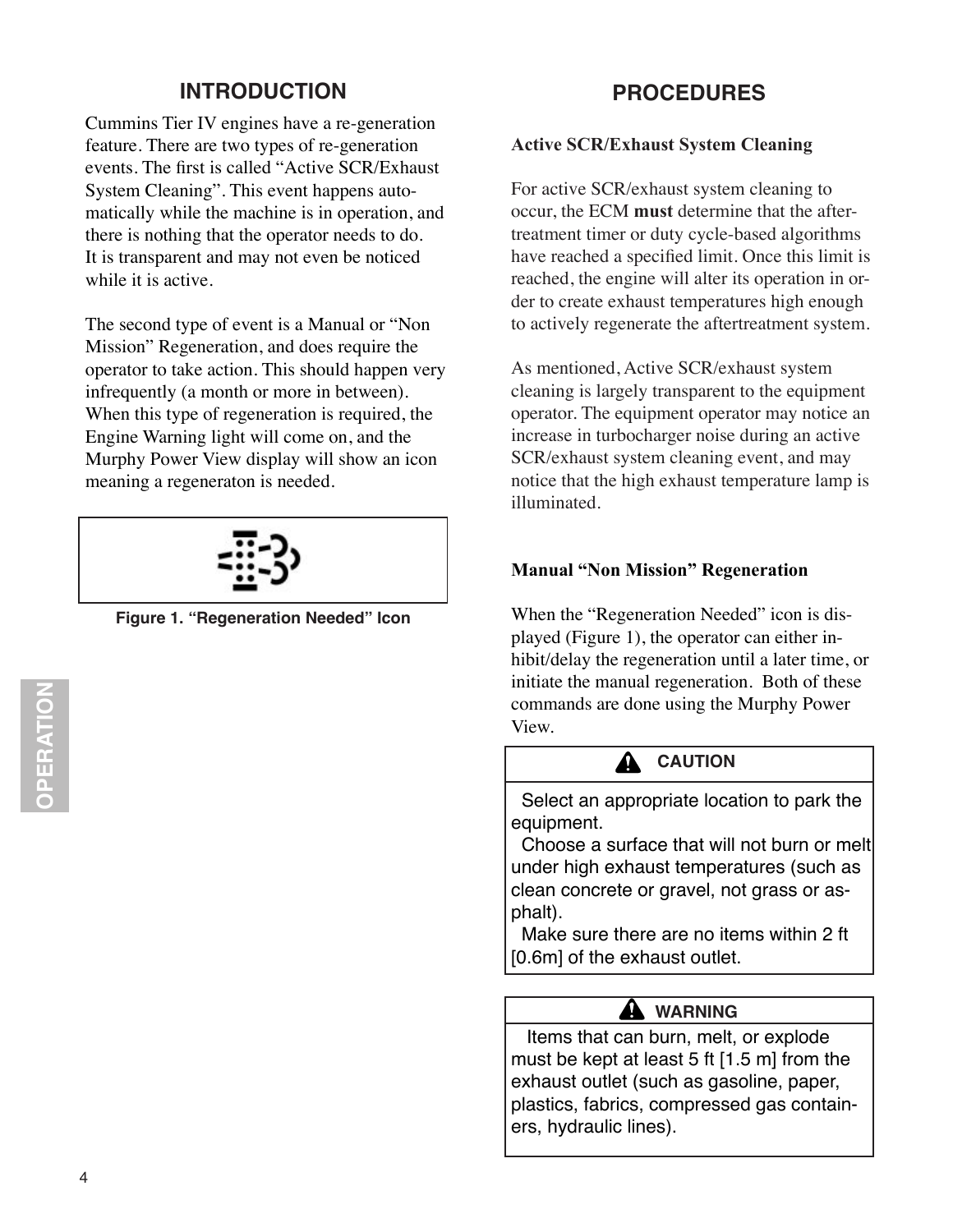# **A** WARNING

 Make sure that there are no gases or vapors nearby that could burn, explode, or contribute to a fire (such as LP gas, gasoline vapors, oxygen, nitrous oxide).

# **A** CAUTION

Park the vehicle securely.

 Place the hydraulic drive in neutral. Set wheel chocks at the front and rear of at least one tire.

 Set up a safe exhaust area. If bystanders might enter the area, set up barriers to keep people at least 5 ft [1.5 m] from the exhaust outlet during the manual (non-mission) SCR/exhaust system cleaning.

# **A** WARNING

 When indoors, attach an exhaust discharge pipe rated for at least 1500°F [816°C].

Keep a fire extinguisher nearby.

 Check the exhaust system surfaces. Confirm that nothing is on or near the exhaust system surfaces (such as tools, rags, grease, or debris).

# **Procedure**

- 1.) Confirm that the brake pedal is released.
- 2.) Make sure the vehicle speed is 0 mph.

3.) Initiate the manual (non-mission) SCR/ Exhaust System cleaning by toggling the equipment mounted manual (non-mission) SCR system cleaning switch or by using INSITE™ electronic service tool.

4.) Once the manual (non-mission) SCR/ exhaust system cleaning is initiated, the engine speed may increase, the turbocharger noise will increase, the high exhaust system temperature lamp may illuminate, and the SCR system cleaning lamp will blink.

5.) When the engine ECM detects that the cleaning has been completed, the engine will automatically return to normal idle speed, if increased.

# A CAUTION

Monitor the vehicle and surrounding area during the stationary (parked) SCR/exhaust system cleaning. If any unsafe condition occurs, shut off the engine immediately.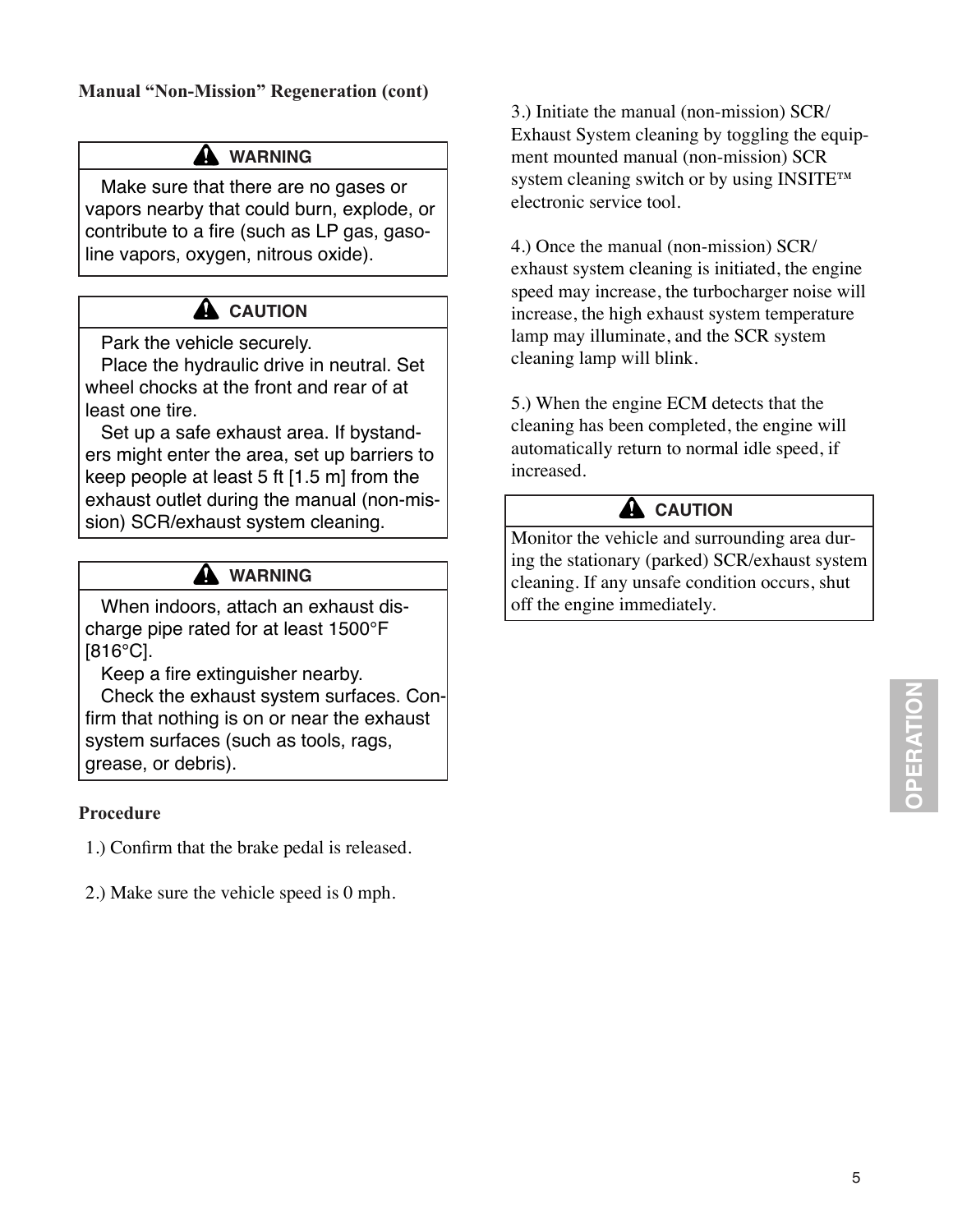

#### **1. Start-up**

**OPERATION** 



- 1. The display boots up as soon as power is applied. The HMI Display is preconfigured for <sup>a</sup> 4-quadrant menu screen.
- 2. Press the OK button to go the main menu.

#### **3. Setup Menu**



- 1. Press up / down arrow keys to select a Setup Item.
- 2. Press the OK key to edit each menu item.
- 3. The display screen can be changed from quad display to single display.
- 4. Languages may be changed.
- 5. Units may be changed.
- 6. Disable Regen Buttons Can be enabled or disabled in the regeneration phase.

#### **2. Navigation / Main Menu**



- 1. Use the up and down arrow keys to toggle through the main menu. 2. To select a menu item,
- press OK.
- 3. To return to the main 4-quadrant display, press the soft key below ESC.

#### **4. Quadrant Display Setup**



- 1. Use the up / down arrow keys and OK to make a selection.
- 2. Alarm settings for the selected quadrant parameter.